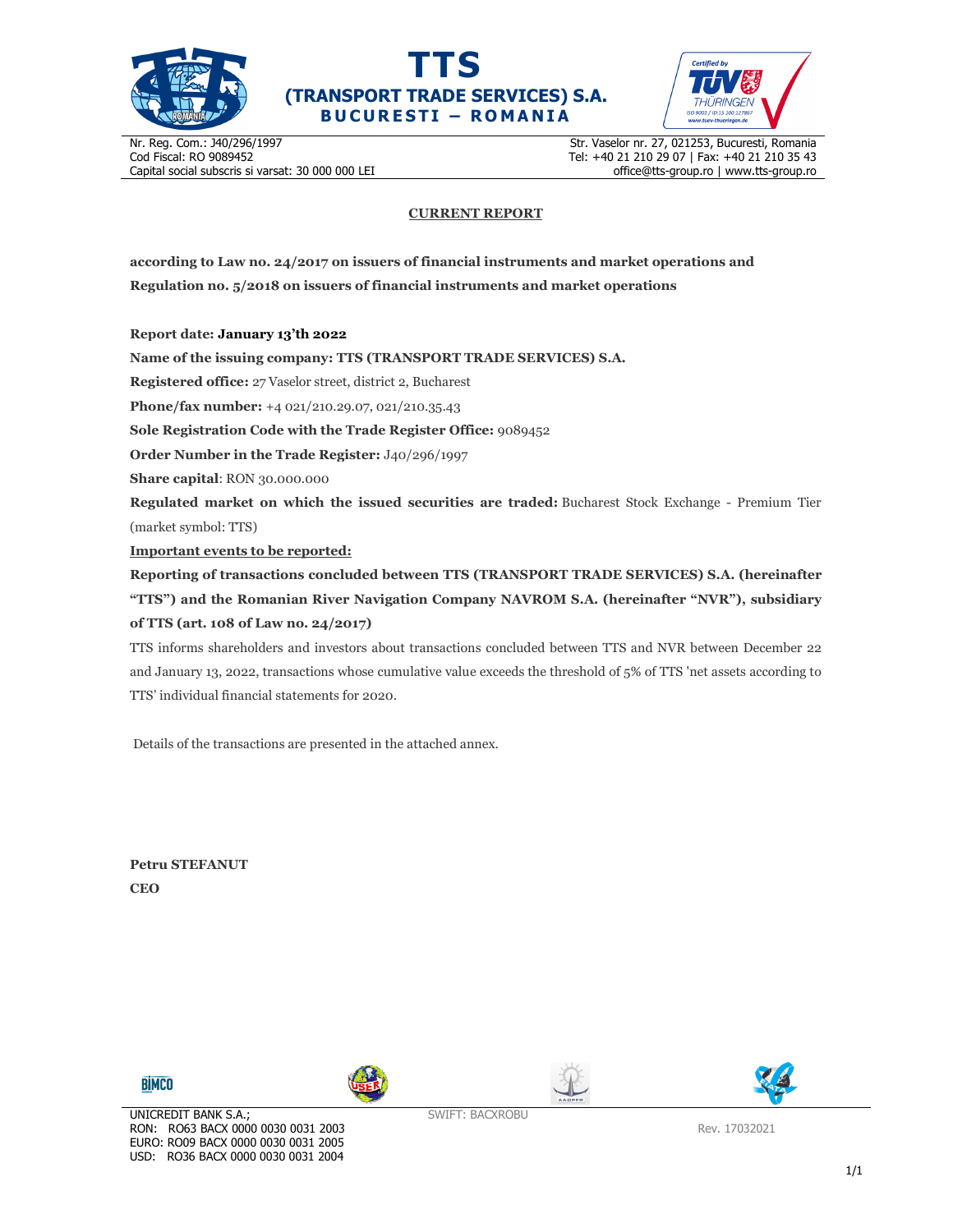





## Nr. Reg. Com.: J40/296/1997Cod Fiscal: RO 9089452 ANNEX 1 Capital social subscris si varsat: 30 000 000 LEI

Str. Vaselor nr. 27, 021253, Bucuresti, Romania Tel: +40 21 210 29 07 | Fax: +40 21 210 35 43 office@tts-group.ro | www.tts-group.ro

| Beneficiary | Contract ID       | Cumulated value<br>[RON]<br>Dec 22 - Jan 13<br>2021 | Contract<br>date | Expiration<br>date | Subject of<br>the<br>contract | Contract<br>type |    | Guarantees Terms and methods of payment                       | Penalties          |
|-------------|-------------------|-----------------------------------------------------|------------------|--------------------|-------------------------------|------------------|----|---------------------------------------------------------------|--------------------|
|             | 1238/SM/M/A/18    | 907,252.90                                          | $1-Apr-18$       | $1-Apr-23$         |                               | booking note     | no | up to 45 days from invoicing with<br>payment by payment order | demmurage/dispatch |
|             | 1242/SM/M/A/18    | 2,285,841.41                                        | $1-Apr-18$       | 31-Mar-23          |                               |                  |    |                                                               |                    |
|             | 14/A/003/M/SM/215 | 1,996,371.36                                        | $1-Jun-13$       | 31-Dec-22          | cargo transport               |                  |    |                                                               |                    |
|             | 15/A/051/M/MM/001 | 474,220.35                                          | $5$ -Jan-15      | 31-Dec-21          |                               |                  |    |                                                               |                    |
|             | 15613/01.09.2006  | 48,596.53                                           | 1-Jun-06         | $\sim$             |                               |                  |    |                                                               |                    |
|             | 1763/MS/M/A/19    | 54,278.57                                           | 1-Feb-19         | 1-Feb-22           |                               |                  |    |                                                               |                    |
|             | 2034/MB/A/A/19    | 123,553.69                                          | $1$ -Jul-19      | 30-Jun-22          |                               |                  |    |                                                               |                    |
|             | 2331/RB/M/A/20    | 170,011.91                                          | $1-Jan-20$       | 31-Dec-21          |                               |                  |    |                                                               |                    |
|             | 2545/OA/C/A/20    | 152,957.33                                          | 15-May-20        | 31-Dec-21          |                               |                  |    |                                                               |                    |
|             | 2603/AB/M/A/20    | 270,318.43                                          | 18-Mar-20        | 31-Jan-22          |                               |                  |    |                                                               |                    |
| TTS         | 2707/AB/M/A/20    | 36,554.43                                           | 17-Sep-20        | 31-Dec-21          |                               |                  |    |                                                               |                    |
|             | 2932/MV/M/A/21    | 29,835.52                                           | $1-Jan-21$       | $1-Jan-22$         |                               |                  |    |                                                               |                    |
|             | 2943/DT/M/A/21    | 62,298.45                                           | 31-Jan-21        | 31-Dec-21          |                               |                  |    |                                                               |                    |
|             | 2957/MM/M/A/21    | 2,541,142.10                                        | $1-Jan-21$       | 31-Mar-22          |                               |                  |    |                                                               |                    |
|             | 2991/SM/M/A/21    | 110,777.87                                          | 1-Feb-21         | $1-Jan-22$         |                               |                  |    |                                                               |                    |
|             | 2993/MM/M/A/21    | 585,859.08                                          | 4-Jan-21         | 31-Jan-22          |                               |                  |    |                                                               |                    |
|             | 3011/OA/C/A/21    | 1,354,177.53                                        | 1-Mar-21         | $1-Mar-22$         |                               |                  |    |                                                               |                    |
|             | 3021/AS/C/A/21    | 904,255.25                                          | 1-Apr-21         | 31-Mar-22          |                               |                  |    |                                                               |                    |
|             | 3094/MV/M/A/21    | 115,786.69                                          | 13-Apr-21        | 13-May-22          |                               |                  |    |                                                               |                    |
|             | 3154/SM/M/A/21    | 168,294.69                                          | 1-Jun-21         | 31-Jan-22          |                               |                  |    |                                                               |                    |
|             | 3156/SM/M/A/21    | 68,212.67                                           | 1-Jun-21         | 31-Dec-21          |                               |                  |    |                                                               |                    |

**BİMCO** 







SWIFT: BACXROBU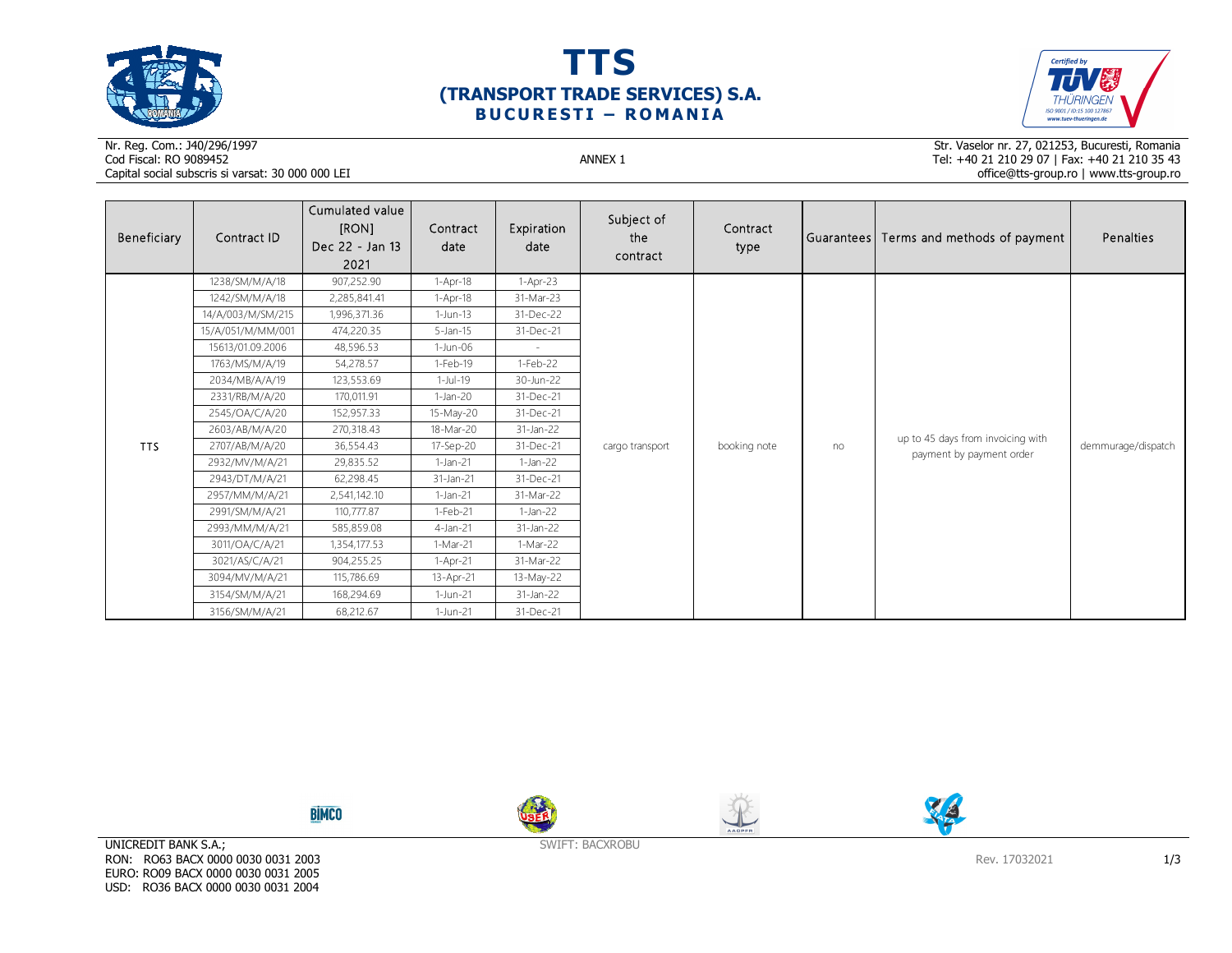





## Nr. Reg. Com.: J40/296/1997Cod Fiscal: RO 9089452 ANNEX 1 Capital social subscris si varsat: 30 000 000 LEI

Str. Vaselor nr. 27, 021253, Bucuresti, Romania Tel: +40 21 210 29 07 | Fax: +40 21 210 35 43 office@tts-group.ro | www.tts-group.ro

| Beneficiary                                                    | Contract ID                         | Cumulated value<br>[RON]<br>Dec 22 - Jan 13<br>2021 | Contract<br>date | Expiration<br>date | Subject of<br>the<br>contract | Contract<br>type |    | Guarantees Terms and methods of payment                       | Penalties          |
|----------------------------------------------------------------|-------------------------------------|-----------------------------------------------------|------------------|--------------------|-------------------------------|------------------|----|---------------------------------------------------------------|--------------------|
|                                                                | 3165/AR/A/A/21                      | 2,442,899.16                                        | 15-Jun-21        | 30-May-22          |                               | booking note     | no | up to 45 days from invoicing with<br>payment by payment order | demmurage/dispatch |
|                                                                | 3197/OA/C/A/21                      | 93,751.10                                           | 21-Jun-21        | 31-Dec-21          |                               |                  |    |                                                               |                    |
|                                                                | 3202/OA/C/A/21                      | 50,555.26                                           | 1-Jul-21         | $1-Jan-22$         |                               |                  |    |                                                               |                    |
|                                                                | 3215/AS/A/A/21                      | 504,810.19                                          | 15-Jun-21        | 31-Jan-22          |                               |                  |    |                                                               |                    |
|                                                                | 3272/AS/C/A/21                      | 130,699.15                                          | 21-Jul-21        | 31-Dec-21          |                               |                  |    |                                                               |                    |
|                                                                | 3282/AS/A/A/21                      | 429,428.61                                          | 1-Jun-21         | $1-Jan-22$         |                               |                  |    |                                                               |                    |
|                                                                | 3303/AS/C/A/21                      | 80,761.50                                           | 23-Jul-21        | 31-Dec-21          |                               |                  |    |                                                               |                    |
|                                                                | 3323/AS/C/A/21                      | 140,518.96                                          | 9-Aug-21         | 31-Dec-21          |                               |                  |    |                                                               |                    |
|                                                                | 3324/AR/A/A/21                      | 426,381.14                                          | 7-Jul-21         | 31-Dec-21          | cargo transport               |                  |    |                                                               |                    |
|                                                                | 3332/AB/M/A/21                      | 95,455.66                                           | 13-Aug-21        | 31-Dec-21          |                               |                  |    |                                                               |                    |
| <b>TTS</b>                                                     | 3337/MM/M/A/21                      | 500.00                                              | 16-Aug-21        | 31-Dec-22          |                               |                  |    |                                                               |                    |
|                                                                | 3369/AS/C/A/21                      | 120,535.49                                          | 31-Aug-21        | 31-Dec-21          |                               |                  |    |                                                               |                    |
|                                                                | 3382/OA/C/A/21                      | 138,716.18                                          | 19-Oct-21        | 31-Dec-21          |                               |                  |    |                                                               |                    |
|                                                                | 3408/OA/C/A/21                      | 105,660.51                                          | 13-Sep-21        | 30-Apr-22          |                               |                  |    |                                                               |                    |
|                                                                | 3444/OA/C/A/21                      | 44,280.64                                           | 18-Oct-21        | 31-Dec-21          |                               |                  |    |                                                               |                    |
|                                                                | 3469/SM/M/A/21                      | 780,033.62                                          | 12-Nov-21        | 31-Mar-22          |                               |                  |    |                                                               |                    |
|                                                                | 3472/AS/C/A/21                      | 86,558.84                                           | $1-Oct-21$       | 30-Sep-22          |                               |                  |    |                                                               |                    |
|                                                                | 3480/DT/M/A/21                      | 36,428.85                                           | 24-Nov-21        | 31-Dec-21          |                               |                  |    |                                                               |                    |
|                                                                | 3482/SM/M/A/21                      | $-13,362.30$                                        | 26-Nov-21        | 31-Dec-21          |                               |                  |    |                                                               |                    |
|                                                                | 3488/SM/M/A/21                      | 209,890.87                                          | 26-Nov-21        | 31-Dec-21          |                               |                  |    |                                                               |                    |
|                                                                | E20-04190/14.09.2020                | 3,486.00                                            | 14-Sep-20        |                    |                               |                  |    |                                                               |                    |
| Total value executed in the reported period: RON 18,368,586.17 |                                     |                                                     |                  |                    |                               |                  |    |                                                               |                    |
|                                                                | NVR claims on TTS: RON 4,992,833.85 |                                                     |                  |                    |                               |                  |    |                                                               |                    |









UNICREDIT BANK S.A.; RON: RO63 BACX 0000 0030 0031 2003 EURO: RO09 BACX 0000 0030 0031 2005 USD: RO36 BACX 0000 0030 0031 2004

SWIFT: BACXROBU